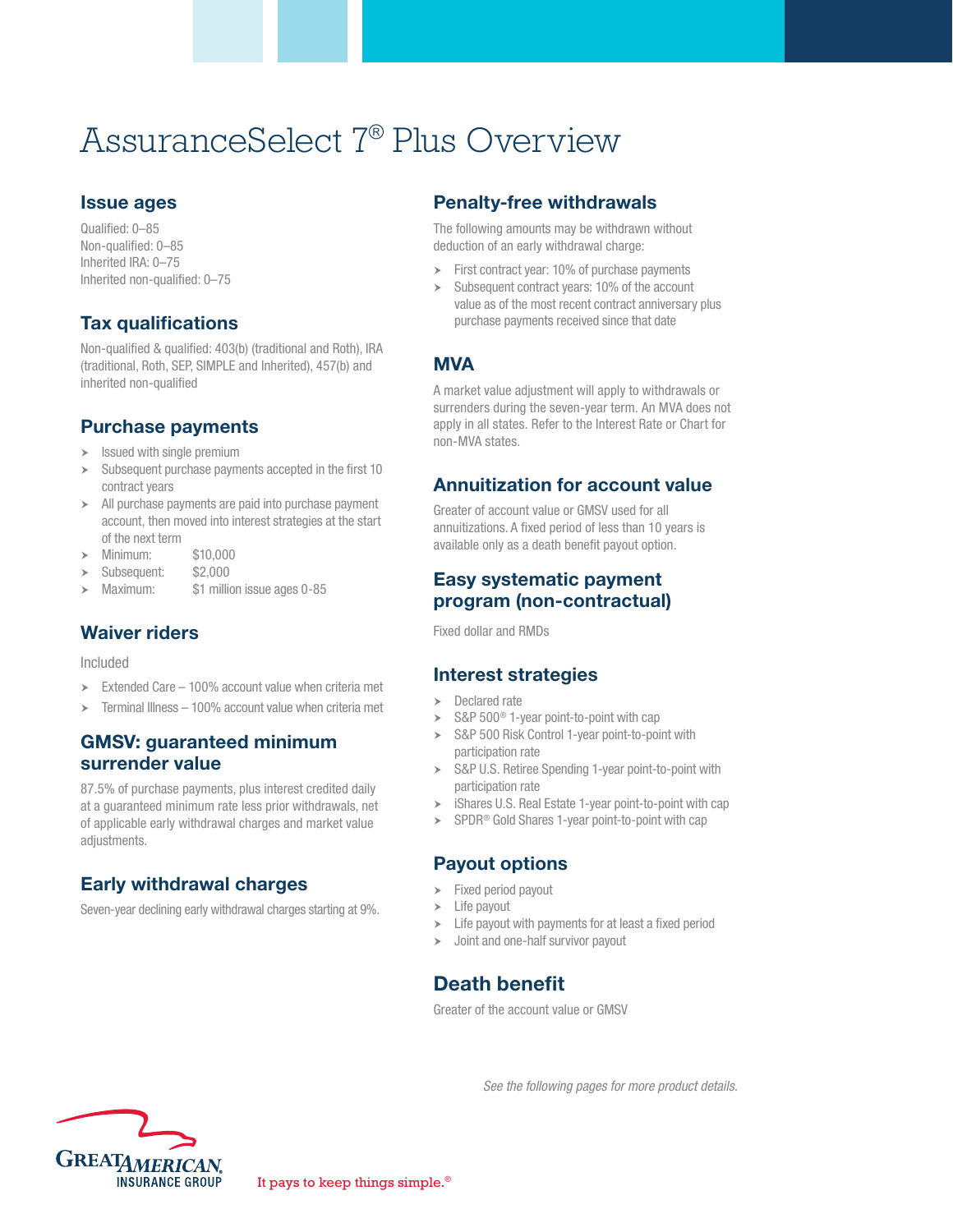| <b>Issue ages</b>                               | 0-85 (qualified); 0-85 (non-qualified); 0-75 (inherited IRA); 0-75 (inherited non-qualified)                                                                                                                                                                                                                                                                                                                                                                                                                                                                                                                                                                                                   |    |                |    |    |    |    |    |       |                                                                                                                    |
|-------------------------------------------------|------------------------------------------------------------------------------------------------------------------------------------------------------------------------------------------------------------------------------------------------------------------------------------------------------------------------------------------------------------------------------------------------------------------------------------------------------------------------------------------------------------------------------------------------------------------------------------------------------------------------------------------------------------------------------------------------|----|----------------|----|----|----|----|----|-------|--------------------------------------------------------------------------------------------------------------------|
|                                                 | Issue age is the owner's age at last birthday. For joint owners, the oldest age will be used as the issue age. If the owner is a<br>non-natural person, the age of the eldest annuitant will be treated as the age of the owner for all purposes under this contract.                                                                                                                                                                                                                                                                                                                                                                                                                          |    |                |    |    |    |    |    |       |                                                                                                                    |
| <b>Purchase</b><br>payments                     | This product accepts purchase payments during the first ten contract years. Terms begin only on the 6th and 20th of<br>each month. Purchase payments received prior to the beginning of a term will be held in the purchase payment account<br>until the beginning of the next term. Additional purchase payments have their own crediting terms.<br>Minimum: Initial purchase payment: \$10,000; additional purchase payments: \$2,000<br>Maximum: \$1 million for ages 0-85<br>Maximums apply to the total purchase payments made to all annuities from the companies of Great American Insurance<br>Group with the same owners or the same annuitants.                                      |    |                |    |    |    |    |    |       |                                                                                                                    |
| <b>Tax qualifications</b>                       | Non-qualified and qualified: 403(b) (traditional and Roth), IRA (traditional, Roth, SEP, SIMPLE and inherited), 457(b) and<br>inherited non-qualified                                                                                                                                                                                                                                                                                                                                                                                                                                                                                                                                          |    |                |    |    |    |    |    |       |                                                                                                                    |
| <b>Early withdrawal</b>                         | An early withdrawal charge is applied to full surrenders and withdrawals.                                                                                                                                                                                                                                                                                                                                                                                                                                                                                                                                                                                                                      |    |                |    |    |    |    |    |       |                                                                                                                    |
| charge                                          | <b>Contract year</b>                                                                                                                                                                                                                                                                                                                                                                                                                                                                                                                                                                                                                                                                           | 1  | $\overline{2}$ | 3  | 4  | 5  | 6  | 7  | $8+$  |                                                                                                                    |
|                                                 | <b>Early withdrawal charge</b>                                                                                                                                                                                                                                                                                                                                                                                                                                                                                                                                                                                                                                                                 | 9% | 8%             | 7% | 6% | 5% | 4% | 3% | $0\%$ |                                                                                                                    |
| <b>Market value</b><br>adjustment               | During the first seven contract years, a market value adjustment (or MVA) will apply if the contract is surrendered or a<br>withdrawal above the free withdrawal allowance is taken.                                                                                                                                                                                                                                                                                                                                                                                                                                                                                                           |    |                |    |    |    |    |    |       |                                                                                                                    |
|                                                 | An MVA is an adjustment to the contact values based on how market interest rates have changed since the applicable<br>strategy application date. If interest rates have gone up, the adjustment will be negative and may decrease contract<br>values. If interest rates have gone down, the adjustment may be positive and may increase contract values. The amount<br>subject to the adjustment is the portion of the account value withdrawn after the 10% free withdrawal allowance. This<br>amount is then multiplied by the MVA factor.                                                                                                                                                   |    |                |    |    |    |    |    |       |                                                                                                                    |
|                                                 |                                                                                                                                                                                                                                                                                                                                                                                                                                                                                                                                                                                                                                                                                                |    |                |    |    |    |    |    |       | The adjustment depends on the given purchase payment to which the amount withdrawn or surrendered is attributable. |
|                                                 | A positive MVA will never be more than the early withdrawal charge that would apply to the withdrawal or surrender. A<br>negative MVA, together with the early withdrawal charge, will never reduce the account value by more than an amount<br>equal to two times that charge.                                                                                                                                                                                                                                                                                                                                                                                                                |    |                |    |    |    |    |    |       |                                                                                                                    |
| <b>Guaranteed</b><br>minimum<br>surrender value | The GMSV equals 87.5% of purchase payments, plus interest credited daily at a guaranteed minimum rate less prior<br>withdrawals, net of applicable early withdrawal charges and market value adjustments. The GMSV will not be less than<br>the minimum values required by each state.                                                                                                                                                                                                                                                                                                                                                                                                         |    |                |    |    |    |    |    |       |                                                                                                                    |
| <b>Free withdrawal</b><br>allowance             | During the first contract year, 10% of purchase payments may be withdrawn without an early withdrawal charge. After<br>the first contract year, 10% of the sum of the account value as of the most recent contract anniversary and all purchase<br>payments received since the most recent contract anniversary may be withdrawn without an early withdrawal charge.                                                                                                                                                                                                                                                                                                                           |    |                |    |    |    |    |    |       |                                                                                                                    |
| <b>Withdrawals</b>                              | Withdrawals are allowed any time prior to the income start date. All withdrawals are subject to IRS regulations and early<br>withdrawal charges. Withdrawals will be taken first from amounts applied to the purchase payment account, then from the<br>declared rate strategy, then from the other indexed strategy(ies) with the shortest term. If there are multiple indexed strategies<br>that meet that criterion, withdrawals will be taken proportionally from all indexed strategies with the shortest term.<br>Minimum withdrawal: \$500; Minimum account value following withdrawal: \$5,000                                                                                         |    |                |    |    |    |    |    |       |                                                                                                                    |
|                                                 |                                                                                                                                                                                                                                                                                                                                                                                                                                                                                                                                                                                                                                                                                                |    |                |    |    |    |    |    |       |                                                                                                                    |
| <b>Terminal illness</b><br>waiver rider         | Provided that the diagnosis is rendered more than one year after the contract effective date, up to 100% of the account<br>value can be withdrawn without deduction of an early withdrawal charge if the owner or joint owner is diagnosed by a<br>physician as having a terminal illness with a prognosis of 12 months or less. This waiver may be used only once. Not<br>available in Massachusetts. In California, the Extended Care Waiver Rider has been replaced with the Waiver of Early<br>Withdrawal Charges for Facility Care or Home Care or Community-Based Services Rider, which provides for a waiver of<br>early withdrawal charges under an expanded variety of circumstances. |    |                |    |    |    |    |    |       |                                                                                                                    |
| <b>Extended care</b><br>waiver rider            | To help ease the strain of certain unforeseen events, an extended care waiver is available for no additional charge. If the owner<br>is confined to a nursing home or other long-term care facility after the completion of the first contract year for at least 90<br>consecutive days, early withdrawal charges may be waived on withdrawals up to a full surrender. Not available in Massachusetts.                                                                                                                                                                                                                                                                                         |    |                |    |    |    |    |    |       |                                                                                                                    |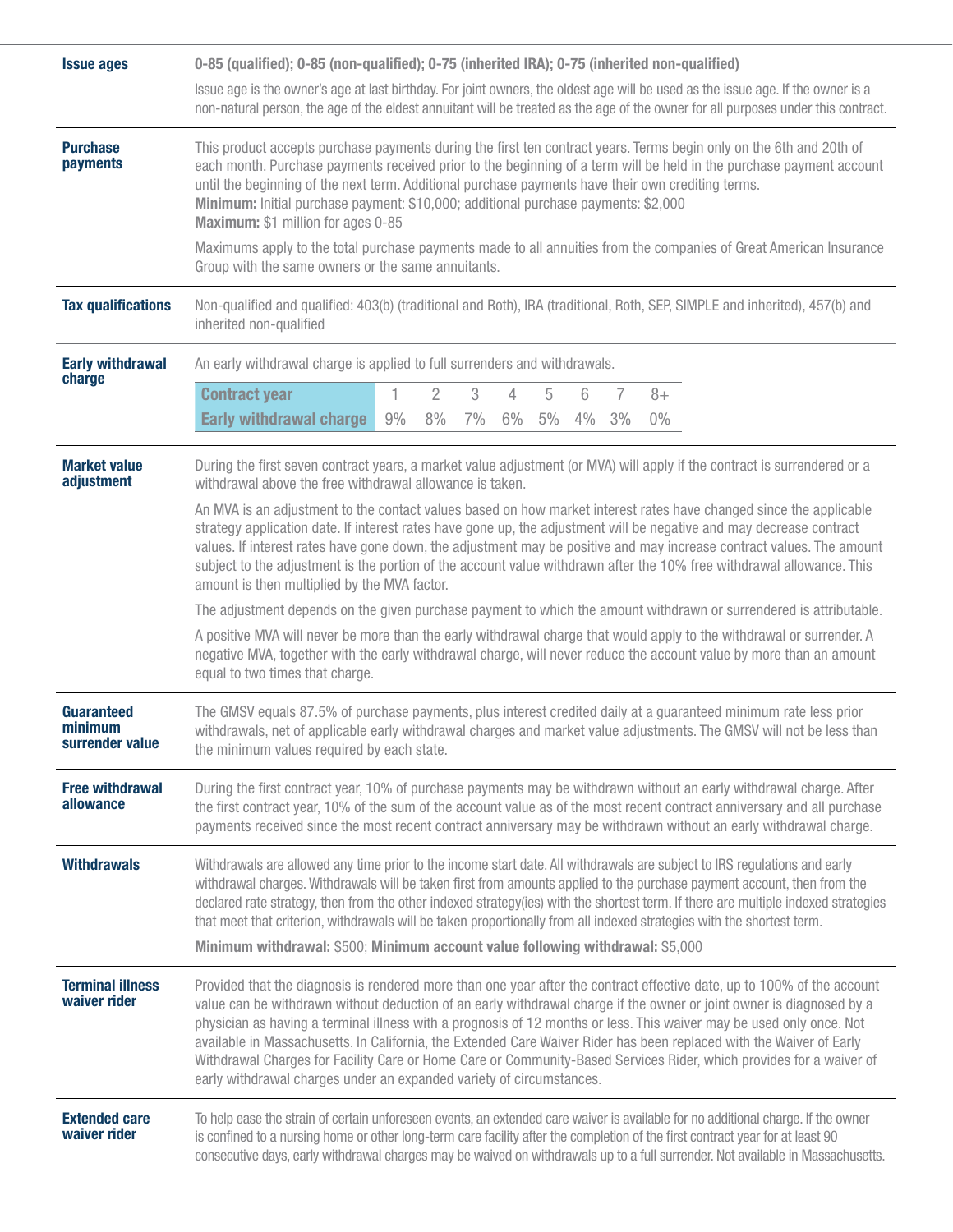| <b>Interest strategies</b>                                              | Upon issue, the owner selects from two types of interest strategies: a declared rate strategy and an indexed strategy.                                                                                                                                                                                                                                                                                                                                                                                                                                                                                                                                                                                                                  |  |  |  |  |
|-------------------------------------------------------------------------|-----------------------------------------------------------------------------------------------------------------------------------------------------------------------------------------------------------------------------------------------------------------------------------------------------------------------------------------------------------------------------------------------------------------------------------------------------------------------------------------------------------------------------------------------------------------------------------------------------------------------------------------------------------------------------------------------------------------------------------------|--|--|--|--|
|                                                                         | The owner has the opportunity to reallocate the account value among the available interest strategies. For amounts<br>already in the contract, changes will be applied at the end of the current term. To change strategy selections or amounts<br>applied for future terms, the owner must submit a strategy selection form prior to the end of the current term. Available<br>strategies are subject to change at any time for new sales.                                                                                                                                                                                                                                                                                             |  |  |  |  |
| <b>Interest rates</b>                                                   | Purchase payment account interest rate: Interest is credited daily on amounts held in a holding account based on an<br>applicable interest rate. This interest rate is guaranteed to be at least equal to the guaranteed minimum declared interest<br>rate. Current rates may vary by state; please refer to the current interest rate chart.                                                                                                                                                                                                                                                                                                                                                                                           |  |  |  |  |
|                                                                         | Declared interest rate: Interest is credited daily on amounts held under a declared rate strategy based on the applicable<br>declared interest rate. The current declared interest rate will not change during the strategy's term and is guaranteed to<br>never be below the guaranteed minimum declared rate for any subsequent terms. Current declared interest rates and<br>guaranteed minimum declared rates may vary by state; please refer to the current interest rate chart.                                                                                                                                                                                                                                                   |  |  |  |  |
|                                                                         | Indexed interest rate: An indexed interest rate is determined, in part, by the performance of the S&P 500 <sup>®</sup> , S&P 500<br>Risk Control 10% Index (SPXAV10P), S&P U.S. Retiree Spending Index (SPRETIRE), iShares U.S. Real Estate ETF (IYR) or<br>SPDR® Gold Shares. Indexed interest is credited only on the last day of each term. Indexed strategies include:<br>$\triangleright$ S&P 500 <sup>®</sup> 1-year point-to-point with cap<br>> S&P 500 Risk Control 1-year point-to-point with participation rate<br>> S&P U.S. Retiree Spending 1-year point-to-point with participation rate<br>> iShares U.S. Real Estate 1-year point-to-point with cap<br>> SPDR <sup>®</sup> Gold Shares annual 1-year-to-point with cap |  |  |  |  |
|                                                                         | Point-to-point indexed strategy: The indexed interest rate for a term is determined by comparing the index value on<br>the last day of that term to the value on the first day of that term. The indexed interest rate for that term equals the index<br>change, up to the cap or multiplied by the participation rate. The indexed interest rate will never be less than 0%.                                                                                                                                                                                                                                                                                                                                                           |  |  |  |  |
|                                                                         | Strategies may not be available in all states.                                                                                                                                                                                                                                                                                                                                                                                                                                                                                                                                                                                                                                                                                          |  |  |  |  |
| <b>Account value</b>                                                    | The account value equals the sum of the following values:                                                                                                                                                                                                                                                                                                                                                                                                                                                                                                                                                                                                                                                                               |  |  |  |  |
|                                                                         | Purchase payment account value: The purchase payment account value is equal to purchase payments received<br>since the last interest strategy application date, minus the premium tax or other tax that may apply to such purchase<br>payments, minus the amount needed to pay for each withdrawal taken from the purchase payment account since the<br>last interest strategy application date, minus charges taken from the purchase payment account since the last interest<br>strategy application date, plus interest earned daily on the purchase payment account value.                                                                                                                                                          |  |  |  |  |
|                                                                         | Interest strategy value: The interest strategy value is equal to the amount applied to that interest strategy for the<br>current term, minus the amount needed to pay for each withdrawal taken from that interest strategy during the current<br>term, minus charges taken from that interest strategy during the current term, and plus interest, if any, earned on that<br>interest strategy for the current term.                                                                                                                                                                                                                                                                                                                   |  |  |  |  |
|                                                                         | The amount needed to pay for a withdrawal includes the amount needed to pay an early withdrawal charge. It also takes<br>into account a market value adjustment.                                                                                                                                                                                                                                                                                                                                                                                                                                                                                                                                                                        |  |  |  |  |
| <b>Surrender value</b>                                                  | The surrender value equals the greater of the the account value, adjusted for any market value adjustment that would<br>apply on a surrender, reduced by charges not previously deducted, and minus the early withdrawal charge that would<br>apply on a surrender; or the GMSV.                                                                                                                                                                                                                                                                                                                                                                                                                                                        |  |  |  |  |
| <b>Payout options</b>                                                   | The following options are available: fixed period payout, life payout, life payout with payments for at least a fixed period,<br>or joint and one-half survivor payout.                                                                                                                                                                                                                                                                                                                                                                                                                                                                                                                                                                 |  |  |  |  |
| <b>Ownership</b>                                                        | Owner and annuitant must be the same on qualified contracts. Joint owners are allowed only on non-qualified contracts.<br>Trust and Corporations are allowed as owners.                                                                                                                                                                                                                                                                                                                                                                                                                                                                                                                                                                 |  |  |  |  |
| <b>Death benefit</b>                                                    | The greater of the the account value, reduced by charges not previously deducted, and reduced by premium tax or other<br>taxes not previously deducted; or the GMSV.                                                                                                                                                                                                                                                                                                                                                                                                                                                                                                                                                                    |  |  |  |  |
| <b>Easy systematic</b><br>payment (ESP)<br>program<br>(non-contractual) | The fixed dollar and life distribution options are available. Refer to the Terms and Conditions section of the applicable<br>ESP program election agreement form for eligibility requirements. ESP payments reduce the amount available under the<br>free withdrawal allowance. Please note indexed interest is credited only at the end of a term; amounts withdrawn before<br>the end of a term will not earn any indexed interest.                                                                                                                                                                                                                                                                                                   |  |  |  |  |
| <b>State variations</b>                                                 | New Jersey: The GMSV equals 90% of purchase payments, plus interest credited daily at a minimum guaranteed rate<br>of 1% less prior withdrawals, not including amounts applied to pay applicable early withdrawal charges and negative<br>market value adjustments.                                                                                                                                                                                                                                                                                                                                                                                                                                                                     |  |  |  |  |